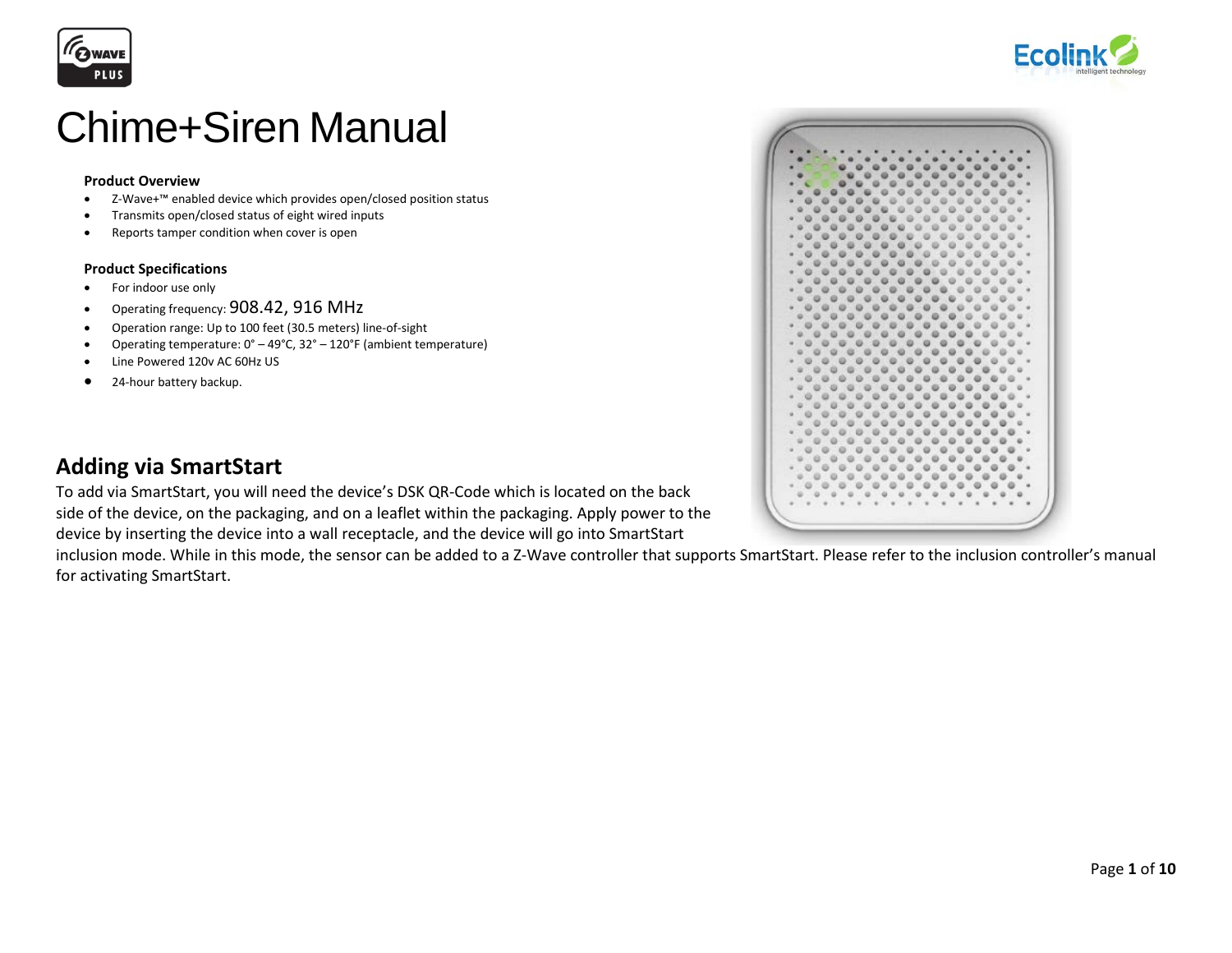





### **Adding to a Z-Wave Network (Classic Inclusion Method)**

Make sure the device has power. Press the Add/Test Button which is the smaller of the two buttons, and the device will enter classic inclusion mode which implements both classic inclusion with a Node Information Frame, and Network Wide Inclusion. During Classic Inclusion mode, the Green LED will blink three times every three seconds. When Classic inclusion times-out, the device will blink red and green.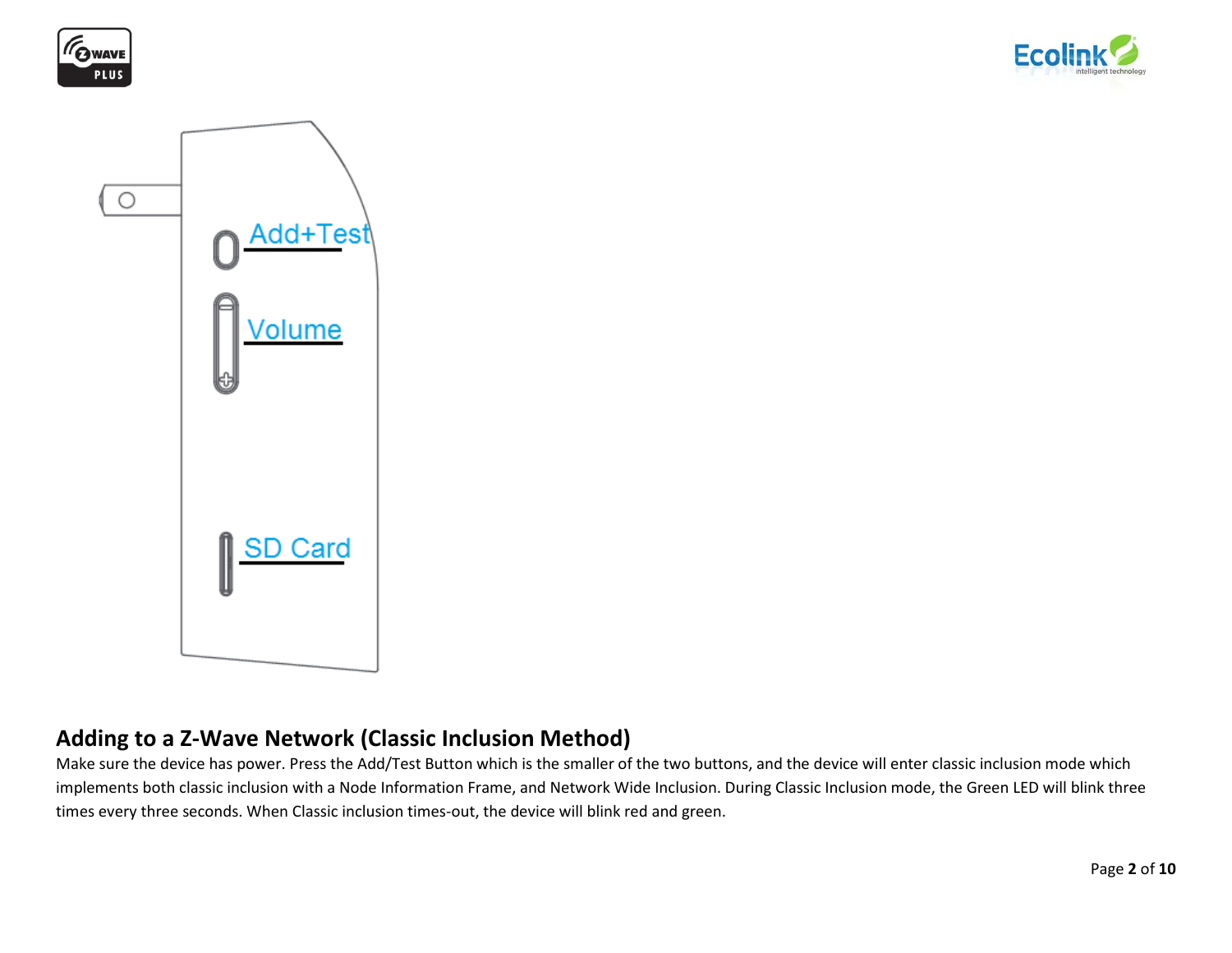



| Led behavior for Inclusion               | <b>Blink Pattern</b>                       |
|------------------------------------------|--------------------------------------------|
| <b>Smart Start Started</b>               | <b>Green LED Three Times</b>               |
| <b>Classic Inclusion Started</b>         | Green LED Three Times every three seconds. |
| <b>Classic Inclusion Timed-Out</b>       | Green and Red several times.               |
| Inclusion Successful (Authenticated S2)  | Green LED on solid                         |
| Inclusion Not Successful (Self-Destruct) | Red LED on solid                           |

### Removing a Sensor from a Z-Wave Network

To remove the device, place the controller into Remove or "Z-Wave Exclusion" mode. Press the smaller of the two buttons (Add/Test) following the same procedure to add for removal. Upon successful removal, the device's red led will come on solid for 1 second. Note: Any Z-Wave Inclusion Controller can remove a Z-Wave device regardless of manufacturer or which network the device is currently added to.

### Battery Backup

The device is equipped with a non-user serviceable lithium-ion 24-hour battery backup to keep the device alive and active in the Z-Wave network for up to 24 hours.

### What is Z-Wave?

The Z-Wave protocol is an interoperable, wireless, RF-based communications technology designed specifically for control, monitoring and status reading applications in residential and light commercial environments. Mature, proven and broadly deployed (with over 35 million products sold worldwide), Z-Wave is by far the world market leader in wireless control, bringing affordable, reliable and easy-to-use 'smart' products to many millions of people in every aspect of daily life. Certified Z-Wave devices regardless of manufacturer can work together to form a Z-Wave mesh network. Always on Z-Wave devices can act as repeaters in the mesh increasing range and redundancy.

For a more complete look at Z-Wave technology for non-technologists, and to learn more about Z-Wave's role as a key enabling technology for the Internet of Things and connected objects, please visit [www.z-wave.com.](http://www.z-wave.com/)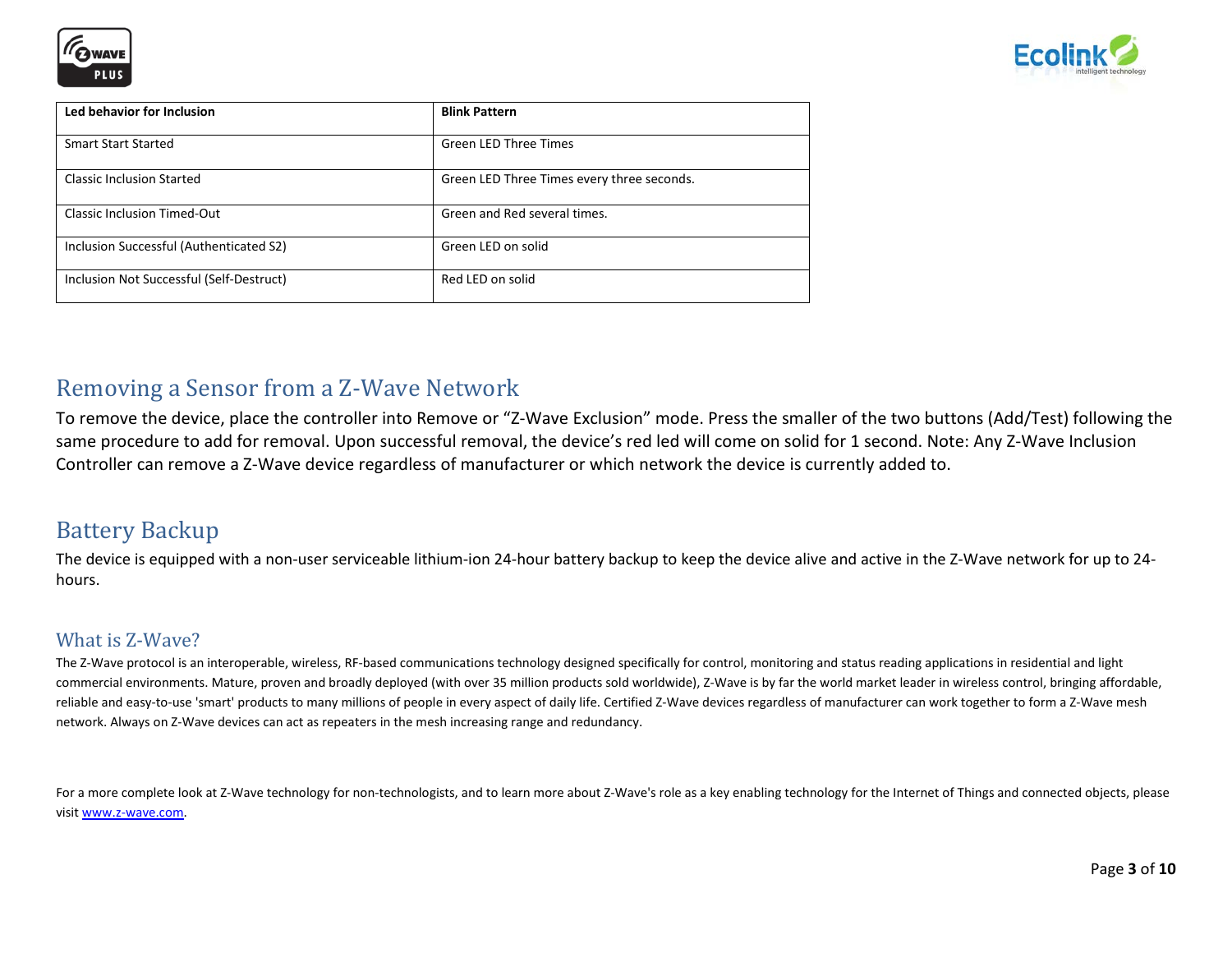



### Z-Wave Device Class and Command Class Information

This Z-Wave sensor is a Z-Wave generic Device Class of GENERIC\_TYPE\_AV\_CONTROL\_POINT (0x03), and a specific device class of SPECIFIC\_TYPE\_SOUND\_SWITCH (0x01).

### Manufacturer Specific

Manufacturer ID: MFG\_ID\_ECOLINK

Product Type: 0x0007

Product ID: 0x3975

### Factory Default

To restore the device back to factory settings and remove it from any Z-Wave network. Remove the device from power-outlet. Hold the Add/Test button while re-inserting siren into power-outlet and continue to hold Add/Test button for 10 seconds. During the 10 seconds of continuing to hold the Add/Test button the green LED with flash, and after 10 seconds the red LED will come on solid for 1 second indicating that the factory default of the device has been successful, and the device is ready to add back into a Z-Wave network.

#### Association

This sensor has one Association group (Lifeline) with only one node for that group. Group one is a lifeline group who will receive unsolicited messages relating to AC and Battery power notifications, and Device Reset Notifications.

### Network Wide Inclusion

This sensor also supports Network Wide Inclusion such that the Sensor can be included into the Z-Wave network over the mesh network and not directly near the main controller. This mode is automatically activated after regular inclusion was not successful.

### Test Mode

While the device is included into a network, the learn button can be used to test the Z-Wave connection. It will transmit a System Heartbeat notification to the node configured in Association Group 1. If the device receives an ACK + Supervision, the Green LED will turn on solid, otherwise the Red LED will turn on solid, and the device will then send a Wake-Up Notification.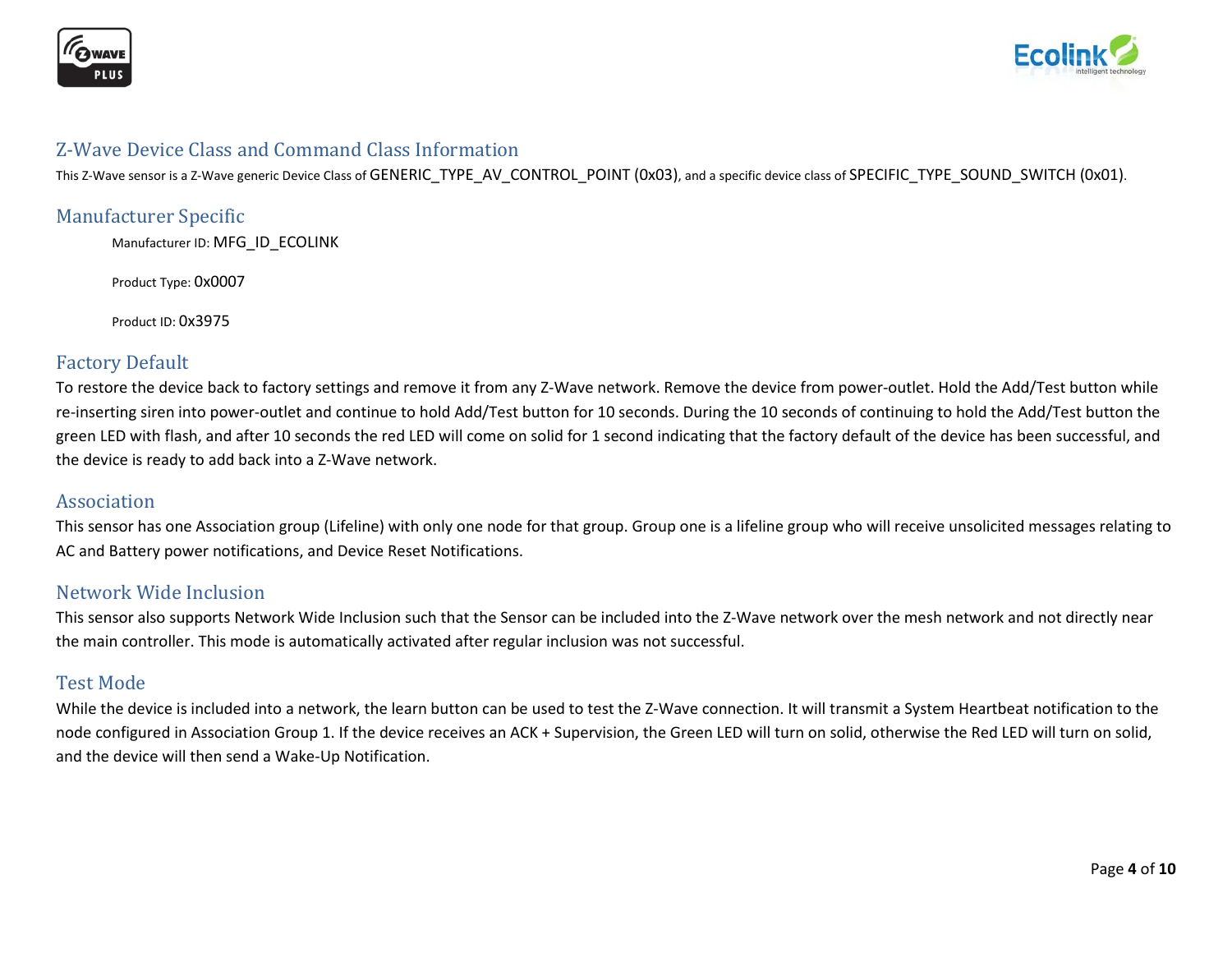



# **Mapping of the Basic Command Class**

The Chime+Siren has the Basic Command Class mapped such that a Basic Set of 0x00 is always off. A Basic set of 1 is sound 1; 2 is sound 2, 5 is sound 5, etc. Finally a Basic Set of 0xFF is mapped to the primary sound which is either a siren or chime sound.

## Z-Wave Command Classes

| <b>Command Class</b><br><b>Name</b>            | <b>Version</b> | Allowed unsecure when<br>Included with S2<br>Authenticated/Unauthenticated | <b>Allowed when Not</b><br>included with S2 | <b>Comments</b>                                                                                                        | Encapsulated<br>with<br>Supervision<br>When included<br>with S2 and<br><b>Enabled With</b><br>Configuration |
|------------------------------------------------|----------------|----------------------------------------------------------------------------|---------------------------------------------|------------------------------------------------------------------------------------------------------------------------|-------------------------------------------------------------------------------------------------------------|
| Association                                    | $\overline{2}$ | <b>No</b>                                                                  | Yes                                         |                                                                                                                        | <b>NA</b>                                                                                                   |
| <b>Association Group</b><br><b>Information</b> | $\mathbf{1}$   | No                                                                         | Yes                                         |                                                                                                                        | <b>NA</b>                                                                                                   |
| <b>Device Reset Locally</b>                    | $\mathbf{1}$   | <b>No</b>                                                                  | Yes                                         | Device will factory reset when<br>button us held as a user inserts<br>siren into AC power then held for<br>10 seconds. | <b>No</b>                                                                                                   |
| Firmware Update<br>Meta Data                   | 5              | <b>No</b>                                                                  | Yes                                         | 3 targets: The Z-Wave module, the<br>STM32, and the external flash for<br>sounds.                                      | <b>NA</b>                                                                                                   |
| <b>Indicator</b>                               | $\overline{3}$ | Yes                                                                        | Yes                                         |                                                                                                                        | <b>No</b>                                                                                                   |
| Manufacturer Specific                          | $\mathbf{1}$   | Yes                                                                        | Yes                                         |                                                                                                                        | <b>NA</b>                                                                                                   |
| Multi Channel<br>Association                   | $\overline{3}$ | <b>No</b>                                                                  | Yes                                         |                                                                                                                        | <b>NA</b>                                                                                                   |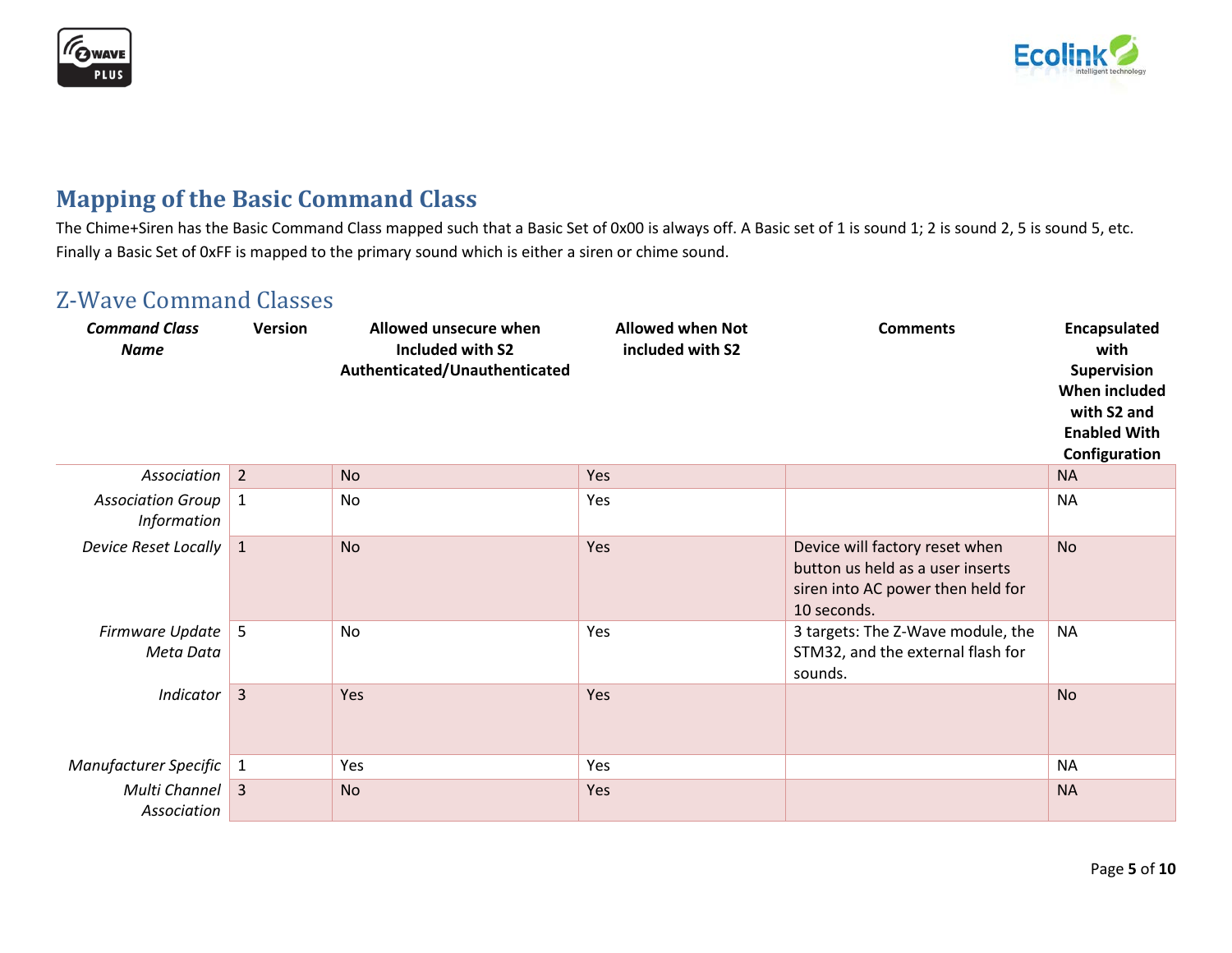



| Powerlevel            | $\mathbf{1}$   | No        | Yes |                                                                                                                                                                                      | No        |
|-----------------------|----------------|-----------|-----|--------------------------------------------------------------------------------------------------------------------------------------------------------------------------------------|-----------|
| Security $2 \mid 1$   |                | Yes       | Yes | <b>Support Authenticated &amp;</b><br>Unauthenticated                                                                                                                                | <b>NA</b> |
| Supervision $\vert$ 1 |                | No        | Yes |                                                                                                                                                                                      | <b>NA</b> |
| Transport Service 2   |                | Yes       | Yes |                                                                                                                                                                                      | <b>NA</b> |
| Version 2             |                | Yes       | Yes |                                                                                                                                                                                      | <b>NA</b> |
| $Z-Wave Plus Info$ 2  |                | Yes       | Yes |                                                                                                                                                                                      | <b>NA</b> |
| Basic                 | $\overline{2}$ | No        | Yes | Basic Set of 0 to 255 maps to 0: off,<br>and 1-255 enumerated sounds<br>where 255 is a Siren sound. Any<br>Report sent from the Siren is<br>mapped 0: off and 255: Sound<br>playing. | <b>NA</b> |
| Notification          | 8              | <b>No</b> | Yes |                                                                                                                                                                                      | Yes       |
| Configuration $ 4 $   |                | <b>No</b> | Yes |                                                                                                                                                                                      | <b>NA</b> |
| Sound Switch 1        |                | <b>No</b> | Yes |                                                                                                                                                                                      | <b>No</b> |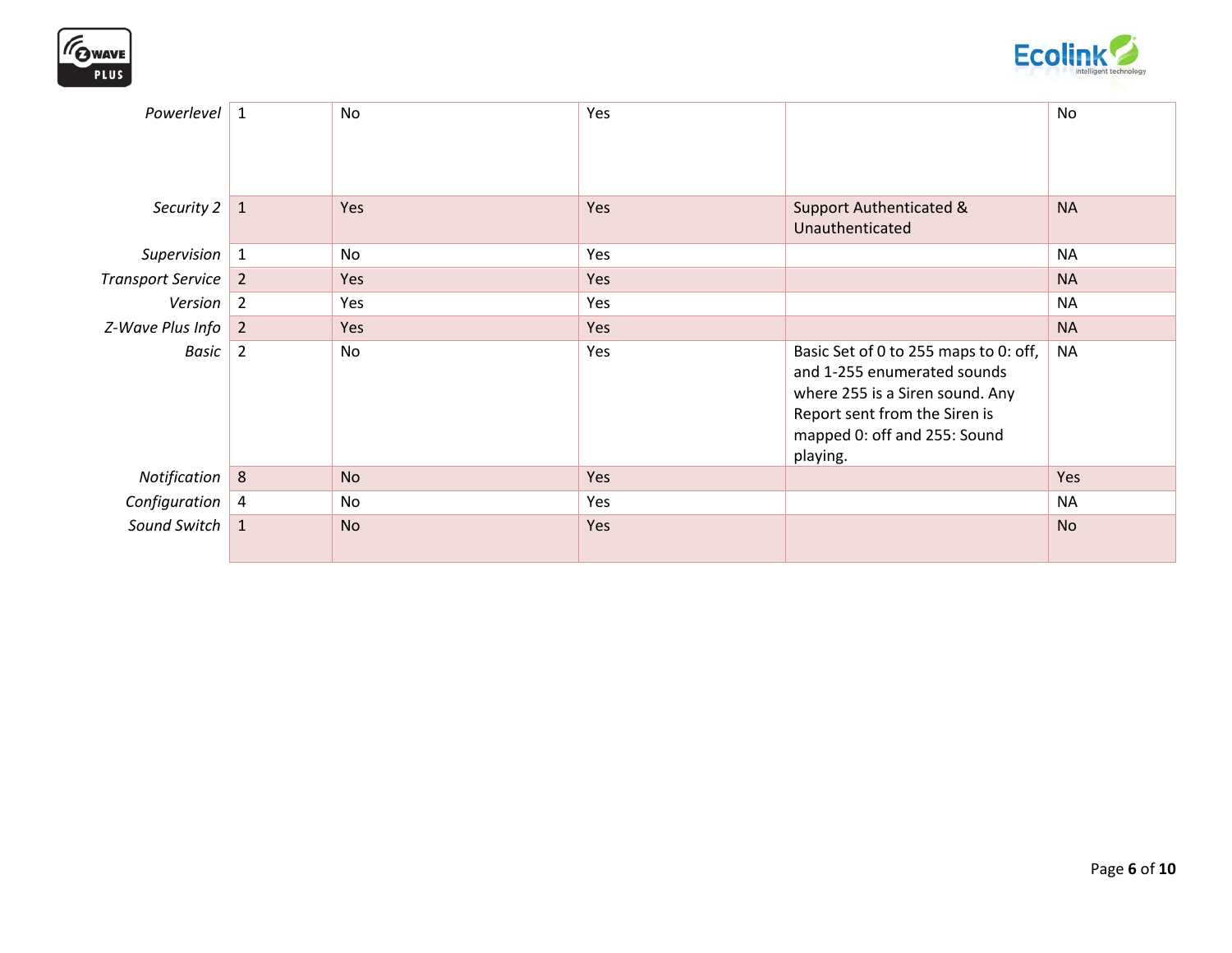



# Configuration Command Class

| Parameter | <b>Name</b>                       | <b>Description</b>                                                 | <b>Default</b> | Min          | Max   |
|-----------|-----------------------------------|--------------------------------------------------------------------|----------------|--------------|-------|
|           | <b>Swap Siren and Chime Sound</b> | 0: A Basic Set of 0xFF starts playing Siren.                       | $\mathbf 0$    | $\mathbf{0}$ |       |
|           | mapping.                          | 1: A Basic Set of OxFF starts playing Chime.                       |                |              |       |
|           | Periodic heartbeats               | The number of seconds between automatic Heartbeat Notifications.   | 3600           | 120          | 86400 |
|           | <b>Encapsulate Unsolicited</b>    | Encapsulate Unsolicited Notifications in Supervision Get requests. | $\mathbf 0$    | $\mathbf{0}$ | 1     |
|           | <b>Notifications/Reports in</b>   | 0: Disabled                                                        |                |              |       |
|           | Supervision                       | $1:$ Enabled                                                       |                |              |       |
|           |                                   |                                                                    |                |              |       |
|           | Sound Volume                      | Sound volume as a percentage for non-emergency sounds.             | 100            | 0            | 100   |
|           | <b>Total Number of Sounds</b>     | Read only                                                          | 100            | $\mathbf{0}$ | 100   |
|           | Available                         |                                                                    |                |              |       |

# Notification Types

The Chime+Siren Implements two notification types for Power Management and System level notifications which are sent unsolicited to the Lifeline Association Group 1.

|                                | <b>Name</b>                 | Value | <b>Description</b>       |
|--------------------------------|-----------------------------|-------|--------------------------|
|                                |                             |       |                          |
| <b>Power Management (0x08)</b> | Mains status                | 0x02  | AC mains disconnected    |
|                                | Mains status                | 0x03  | AC mains re-connected    |
|                                | Battery load status         | 0x0C  | Battery is charging      |
|                                | <b>Battery level status</b> | 0x0D  | Battery is fully charged |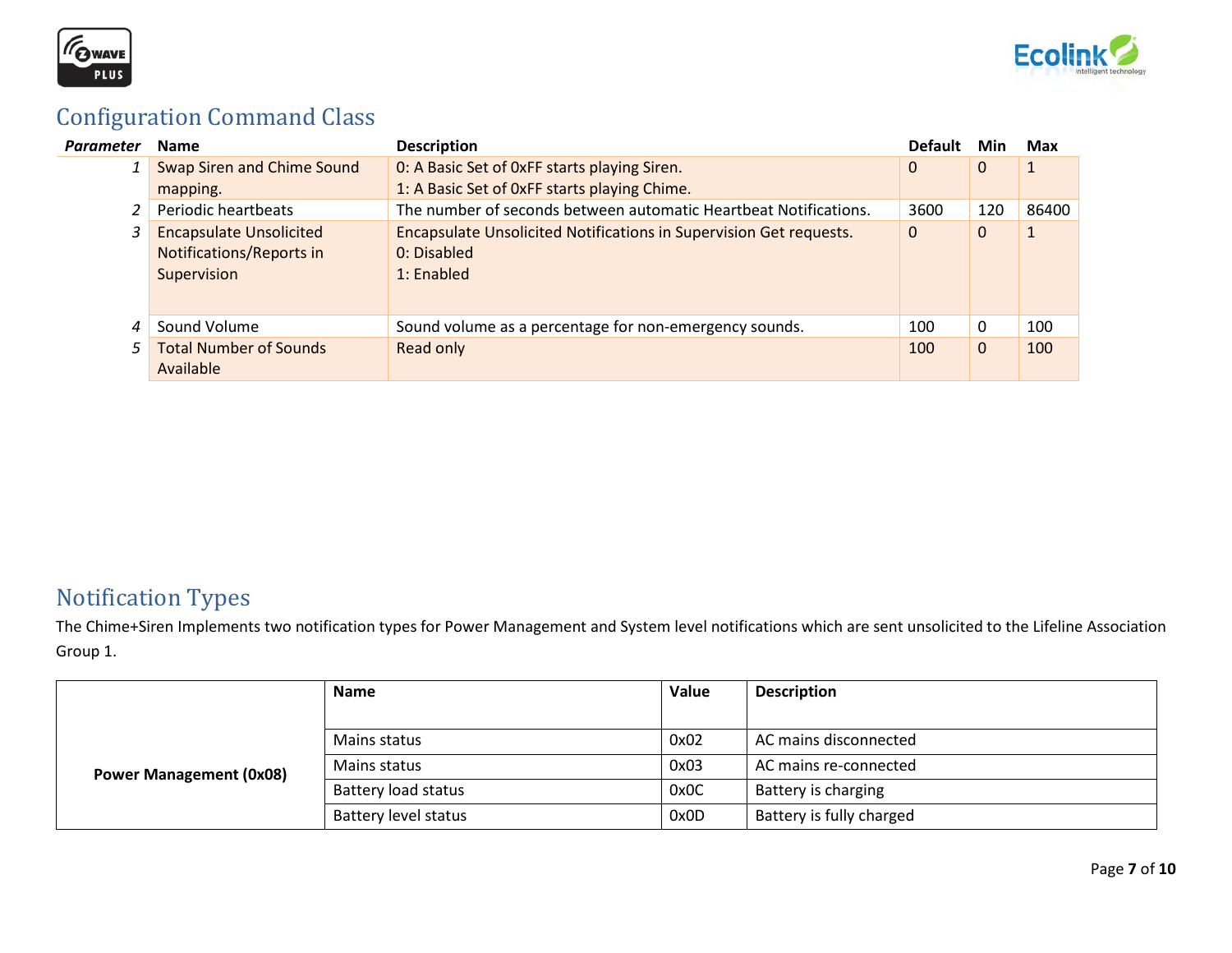



|               | Backup battery level status                                                 | 0x10 | Back-up battery is low                                                                          |
|---------------|-----------------------------------------------------------------------------|------|-------------------------------------------------------------------------------------------------|
| System (0x09) | System Software Failure (Manufacturer<br>Proprietary Failure Code Provided) | 0x04 | Failure codes-><br>0x33 Watchdog Reset on the Z-Wave Module<br>0x55 Watchdog Reset on the STM32 |
|               | Heartbeat                                                                   | 0x05 | This is sent out periodically as configured by the<br>Configuration command class.              |

### Sounds

There are 14 included sounds within the Chime+Siren, and the device can play sounds from the SD card either overriding the build-in sounds or adding to them.

Sounds are played with the Sound Switch Command Class, the Basic Command Class, and optionally with the Indicator Command Class. Volume is controlled with the buttons, the Configuration Command Class, and the Sound Switch Command Class.

When a sound is played with the Basic Command Class and Indicator Command Class, then it plays at the current configured volume level.

| Sound Number | Name                 | Description                    |
|--------------|----------------------|--------------------------------|
| 1/255        | siren                | <b>Intrusion Alarm</b>         |
|              | chime_front_door     | Front Door Opening sound       |
| 3            | chime_back_door      | <b>Back Door Opening Sound</b> |
| 4            | chime_auxillary_door | Side Door Opening Sound        |
|              | chime window         | <b>Window Opening</b>          |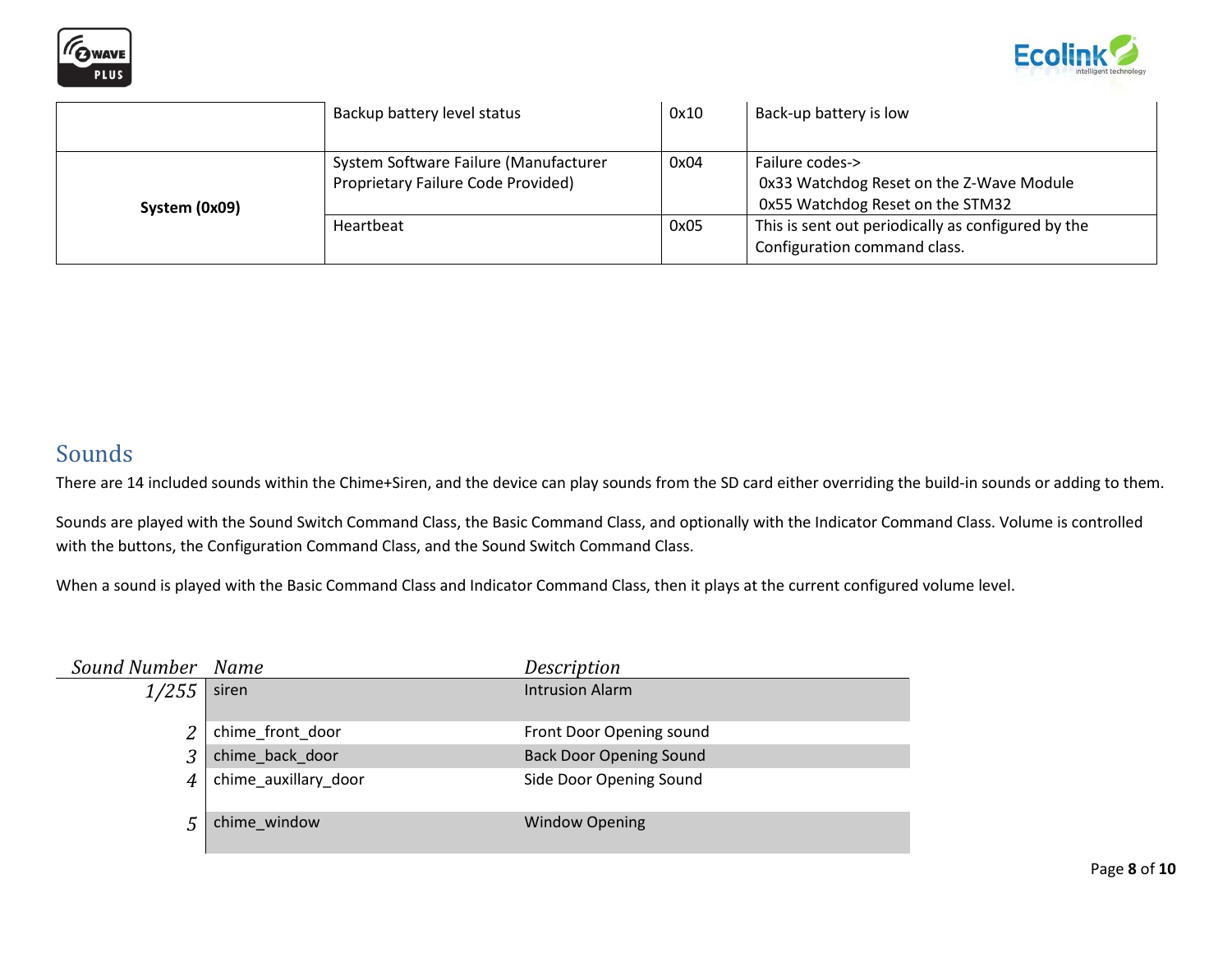



| 6         | doorbell    | DoorBell Sound                                                                                    |
|-----------|-------------|---------------------------------------------------------------------------------------------------|
| 7         | error       | <b>Action Canceled Sound</b>                                                                      |
| 8         | Exit delay  | A loud chirp every second for 30 seconds then every<br>half second forever or another 30 seconds. |
| 9         | entry_delay | A constant tone.                                                                                  |
| <i>10</i> | away        | Security panel in away mode.                                                                      |
| 11        | stay_home   | Security panel in Stay/home mode where the PIRs are<br>not active.                                |
| 12        | smoke_alarm | UL Specified                                                                                      |
| 13        | co alarm    | <b>UL Specified</b>                                                                               |
| 14        | disarmed    | Happy sound.                                                                                      |
|           |             |                                                                                                   |

### **Manually Adjusting the Volume**

The volume buttons on the side of the device can override the volume. Press the volume + to make the volume louder and - to make it quieter. Emergency sounds like the siren will still play at full volume regardless of the current volume setting.

## **SD-Card**

To override the built-in sounds via the SD-Card format an SD-card with a FAT16 filesystem. The sounds on the SD card must start with a decimal number followed by the name of the sound with a .wav file extension. The encoding for the wav file must be mono TBD.

# **S2 Encryption**

The device uses industry standard elliptic key cryptography to encrypt all sensitive communications. The DSK code on the device in the QR code and printed below it is used for authenticating the encrypted command classes in the table above. A Security Enabled Z-Wave Controller must be used in order to fully utilize the product.